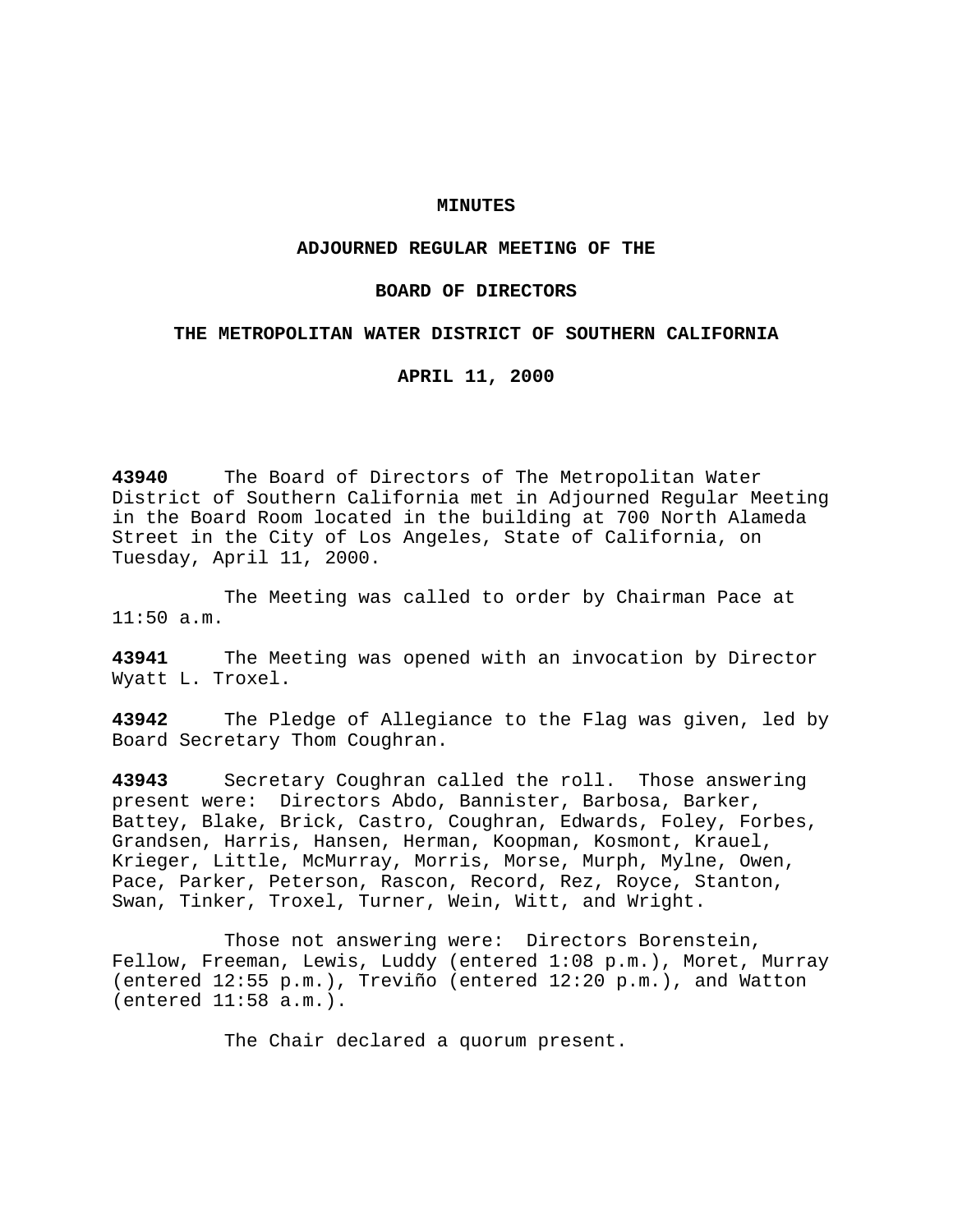**43944** At 11:53 a.m., Chairman Pace called the Meeting into a Public Hearing to receive comments on the proposed Water Standby Charge for 2000-2001. Chairman Pace invited interested parties to comment on the proposed Water Standby Charge.

Dan Hentschke, speaking as General Counsel for the San Diego County Water Authority and as a property owner within Metropolitan's service area, protested the proposed standby charge to the extent that it is used to pay for facilities that provide no benefit to property in the Water Authority's service territory which he indicated is demonstrated in a report prepared by Bartle Wells Associates, Inc., which report was given to the Board at its last meeting. Mr. Hentschke stated in that report it was shown that the readiness-to-serve charge and the standby charge lack appropriate foundation to be levied upon the Water Authority and property within its service area because revenues from those charges are used to pay capital costs or facilities that provide no benefit or service to the Water Authority or property in San Diego County. He requested that the Bartle Wells report be made a part of the record. Mr. Hentschke also commented on the readiness-to-serve charge and referred to a letter from Chair Parker of the Authority requesting a rescission and reconsideration of the readiness-to-serve charge. On behalf of the Authority, Mr. Hentschke requested that Chair Parker's request for reconsideration of the readiness-to serve charge be placed on the agenda for the Board Meeting in May.

Chairman Pace noted that a letter was received from Kevin D. Jeffries of Lake Elsinore protesting the standby charge.

Director Watton took his seat at 11:58 a.m.

The Chairman declared the Public hearing closed at 11:59 a.m., stating that the Board's final action on the proposed charge is expected to take place at its adjourned monthly meeting on May 17, 2000.

**43945** There being no objection, the Chair ordered the reading of the Minutes of the Meeting held March 14, 2000, dispensed with, a copy having been mailed to each Director.

Director Blake moved, seconded by Director Stanton and carried, approving the foregoing Minutes as mailed.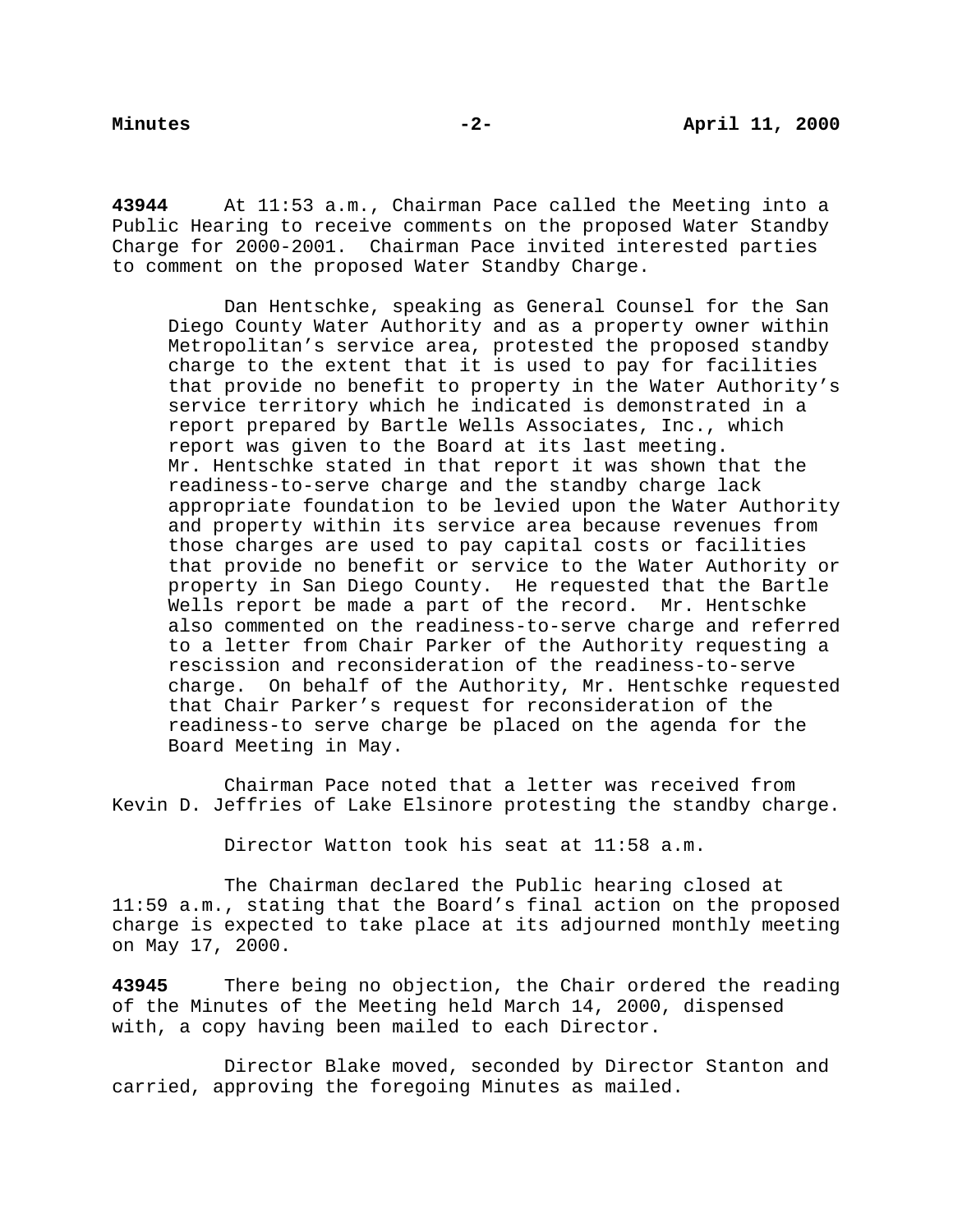**43946** Chairman Pace inquired if there were any additions to the agenda. There being none, the Chair declared only those matters listed on the agenda would be considered.

**43947** Chairman Pace invited members of the public to address the Board on matters within the Board's jurisdiction.

Both Heather Hoecherl and Madeline Glickfeld from Heal the Bay, a nonprofit organization dedicated to making Santa Monica Bay and the Southern California coastal waters clean, commented on Agenda Item 8-4, the legislative policy principles on watershed management. They expressed support for Metropolitan's role in formulating these principles and working with the environmental groups to protect the water quality through watershed management.

Executive Assistant to the General Manager for External Affairs Ortega introduced members from the United States Postal Service, City of Hemet: Theresa Granger, Gary McGinnis, and Danielle Cote. On behalf of the postal service, Mr. McGinnis presented plaques to Chairman Pace, General Manager Gastelum, and the entire Board for their foresight in constructing Diamond Valley Lake. Envelopes with a Diamond Valley Lake commemorative stamp were distributed to the Board.

A video of the Diamond Valley Lake and the dedication ceremony was shown.

Chairman Pace noted that a letter was received from Kevin D. Jeffries of Lake Elsinore protesting Agenda Item 8-7, Metropolitan's support for AB 1982 (Gallegos): Local Agency Assessments.

**43948** Chairman Pace presented a Certificate of Appreciation to Carl Boronkay, Metropolitan's former General Manager and General Counsel, for his outstanding service to the District and his role in making the Diamond Valley Lake a reality.

Director Treviño took his seat at 12:20 p.m.

**43949** Chairman Pace presented to General Counsel Taylor a pin emblematic of his completion of ten years of service with Metropolitan.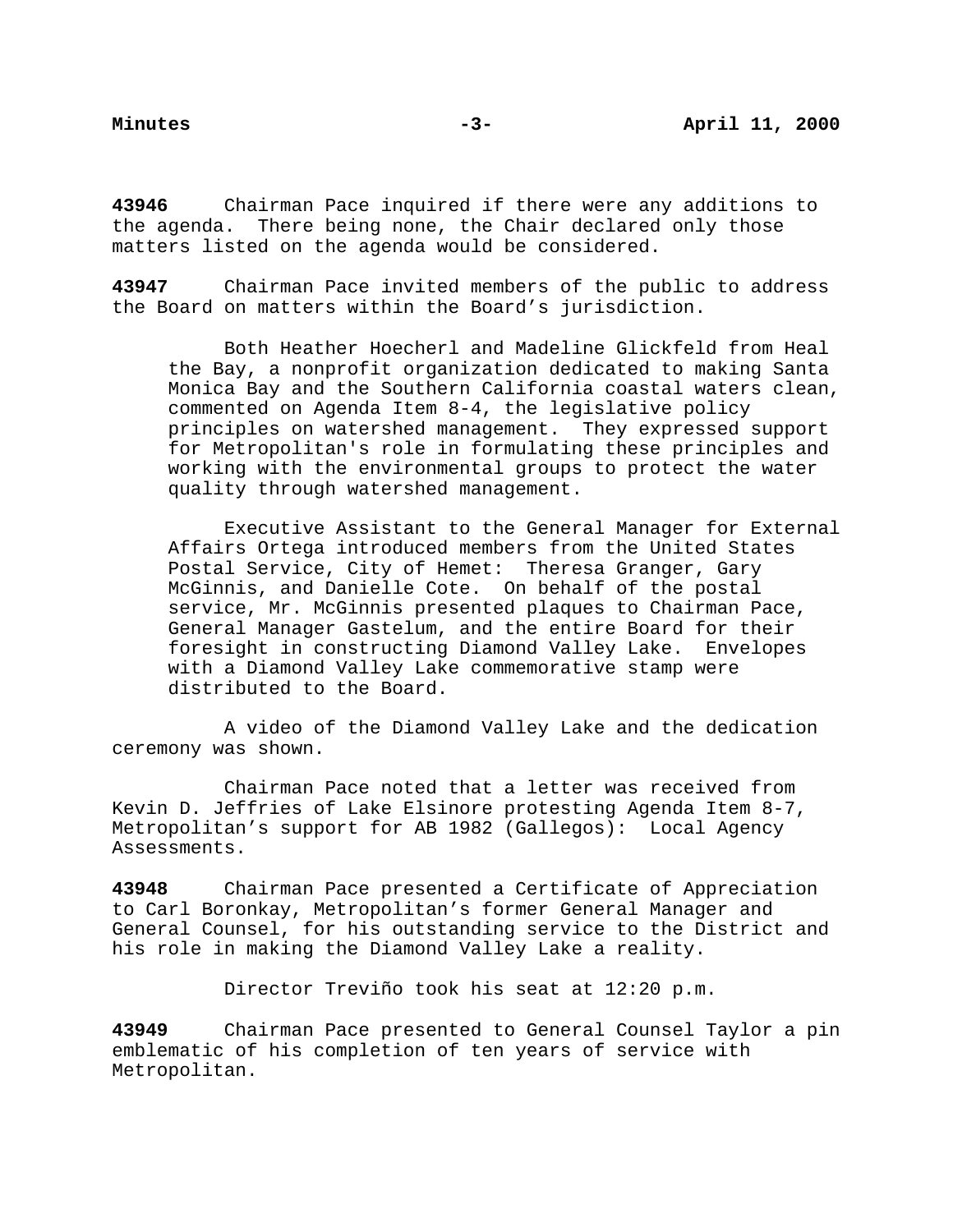**43950** Chairman Pace presented to Director Bonny L. Herman a pin emblematic of her completion of five years of service as a representative of the City of Los Angeles on April 11, 2000.

**43951** Chairman Pace presented to Director Regina Murph a pin emblematic of her completion of twenty years of service as a representative of the City of Compton on March 11, 2000.

**43952** Chairman Pace reported that the Association of California Water Agencies has voted to oppose Senator Kelley's bill on Metropolitan's governance structure.

Chairman Pace reported on events in which he participated on behalf of Metropolitan, as follows: On March 17 through 19 the dedication ceremonies for Diamond Valley Lake were held, which were a tremendous success with virtually every major Los Angeles television station covering the event. The three-day festivities included a reception at the Wadsworth Pumping Plant on Friday evening honoring local area officials, the dedication ceremony on Saturday, and a Sunday open house for employees and the public. At a luncheon last week, the Chair addressed the City and County Engineers who were interested in the reorganization of Metropolitan and its impact on the engineering division. Also discussed was the importance of maintaining the region's vast water infrastructure and the future development of local resources as part of a long-term strategy for ensuring supply reliability and water quality. On April 6 Metropolitan hosted a reception honoring the State Legislature's Southern California Water Caucus. Assembly members Tom Calderon and Bob Margett addressed the group and pledged their continuing support for Southern California water issues.

In response to a request regarding the estimated added costs for the Board of Directors under SB 1594 (Kelley), the proposed governance structure, Chairman Pace stated the total costs would approximate \$7.6 million versus the current amount allocated of \$600,000, which would be further reduced to approximately \$425,000 when the Board membership is reduced to 37. An additional \$3 million to \$6 million would be added to the \$7.6 million to cover the cost of election in the counties.

Directors Blake and Witt withdrew from the Meeting at 12:38 p.m.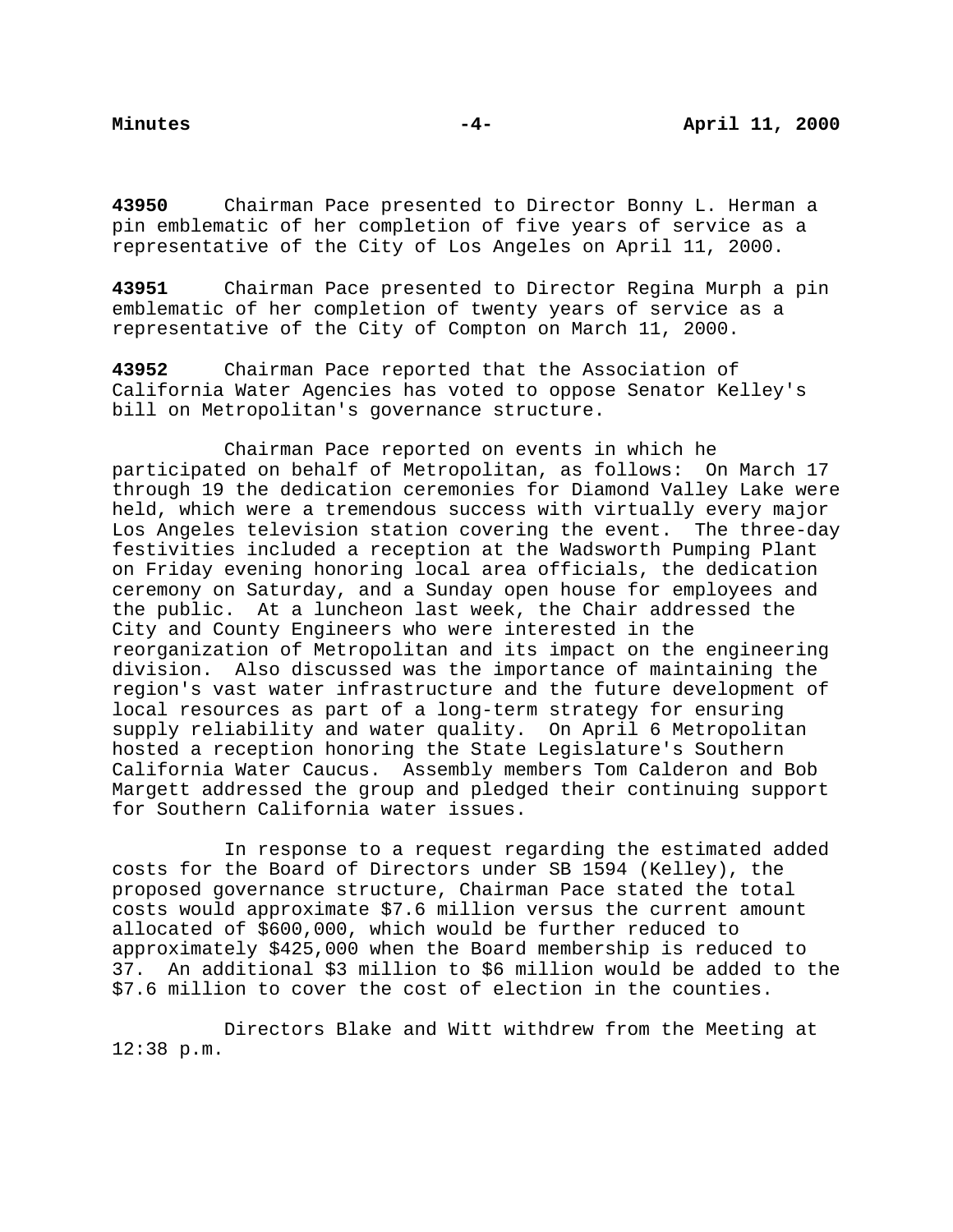**43953** Strategic Plan Steering Committee Chairman Kosmont reported on the workshop held immediately prior to the Board Meeting, wherein the Composite Rate Structure Framework was approved. In addition, the Board reaffirmed the Strategic Plan Policy Principles which provides the foundation for the Composite Rate Structure Framework. Director Kosmont announced that the Strategic Plan Steering Committee, which he chaired, will sunset at the end of May, having completed its charge of guiding the Strategic Plan process, and that the Executive Committee will assume responsibility to consider and report to the Board on the Strategic Plan.

Directors Foley and Wein withdrew from the Meeting at 12:43 p.m.

Director Kosmont then moved, seconded by Board Secretary Coughran and carried, and the Board approved the Composite Rate Structure Framework for public review as discussed by the Strategic Plan Steering Committee, and directed staff, in cooperation with the agency managers, to do the following:

1. Conduct a sixty-day public comment period on the Composite Rate Structure Framework and report periodically to the Board the public comments received and make a monthly report of the public input to the Executive Committee;

2. Develop the detailed design of a proposed rate structure to be implemented by fiscal year 2002, based upon the Composite Rate Structure Framework and the input received from the public for the Board's consideration no later than at its September 2000 meeting; and

3. Develop a form of a take or pay contract between Metropolitan and its member agencies to implement the proposed rate structure for the Board's consideration no later than at its September 2000 meeting.

Directors Krauel, Parker, Tinker, Turner, and Watton requested to be recorded as voting no.

Director Foley returned to the Meeting at 12:50 p.m.

Director Wein returned to the Meeting at 12:52 p.m.

**43954** Chairman Pace stated the next major project involves the development of a museum dedicated to Metropolitan's great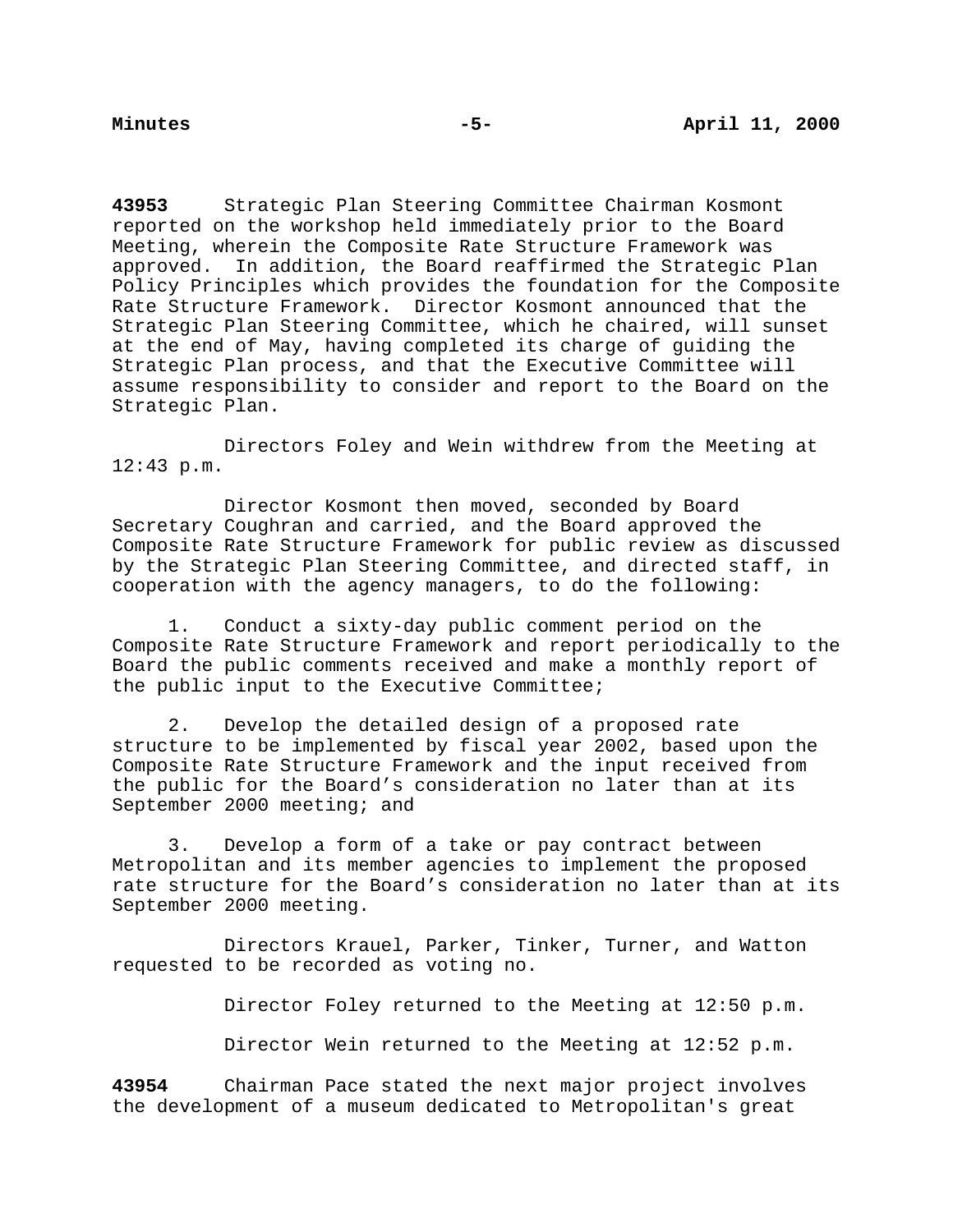water history over the last 71 years. To that end, the Chair created a Museum Feasibility Committee who will be responsible for the development of a Metropolitan water museum in connection with the Diamond Valley Lake program.

Board Secretary Coughran moved, seconded by Director Krieger and carried, approving the committee appointments as recommended by the Chair and approved by the Executive Committee, as follows: Directors Pace (Chairman), Foley, Record, Brick, Krieger, Little, Morris, Mylne, Hansen, Stanton, Wright, Edwards, Wein, and McMurray.

**43955** Communications and Legislation Committee Chairman Peterson moved, seconded by Director Abdo and carried, adopting Resolutions to thank the Diamond Valley Lake community groups, as follows:

| Resolution 8673 | Riverside County Board of Supervisors   |
|-----------------|-----------------------------------------|
| Resolution 8674 | Hemet City Council                      |
| Resolution 8675 | San Jacinto City Council                |
| Resolution 8676 | Hemet Unified School District           |
| Resolution 8677 | San Jacinto Unified School District     |
| Resolution 8678 | Mt. San Jacinto College                 |
| Resolution 8679 | Valley Economic Development Corporation |
| Resolution 8680 | Hemet-San Jacinto Action Group          |
| Resolution 8681 | Retired Senior Volunteer Program        |
| Resolution 8682 | Hemet/San Jacinto Valley Chamber of     |
|                 | Commerce                                |
| Resolution 8683 | Hemet Post Office                       |
| Resolution 8684 | Mayor VanArsdale, City of Hemet         |
| Resolution 8685 | Southern California Edison Company      |
| Resolution 8686 | Kristen Duffin, Student Essay Contest   |
|                 | Winner                                  |
|                 |                                         |

Director Murray took his seat at 12:55 p.m.

**43956** Regarding the Colorado River matters, General Manager Gastelum referred to his activity report for March dated April 10, 2000, which is at each Director's place, giving an update on the Colorado river quantification settlement.

**43957** Deputy General Manager Quinn gave an update on the status of the CALFED program. He reported that both the State and Federal negotiators have a list of agreements--investing in storage in California, increase in surface storage in Shasta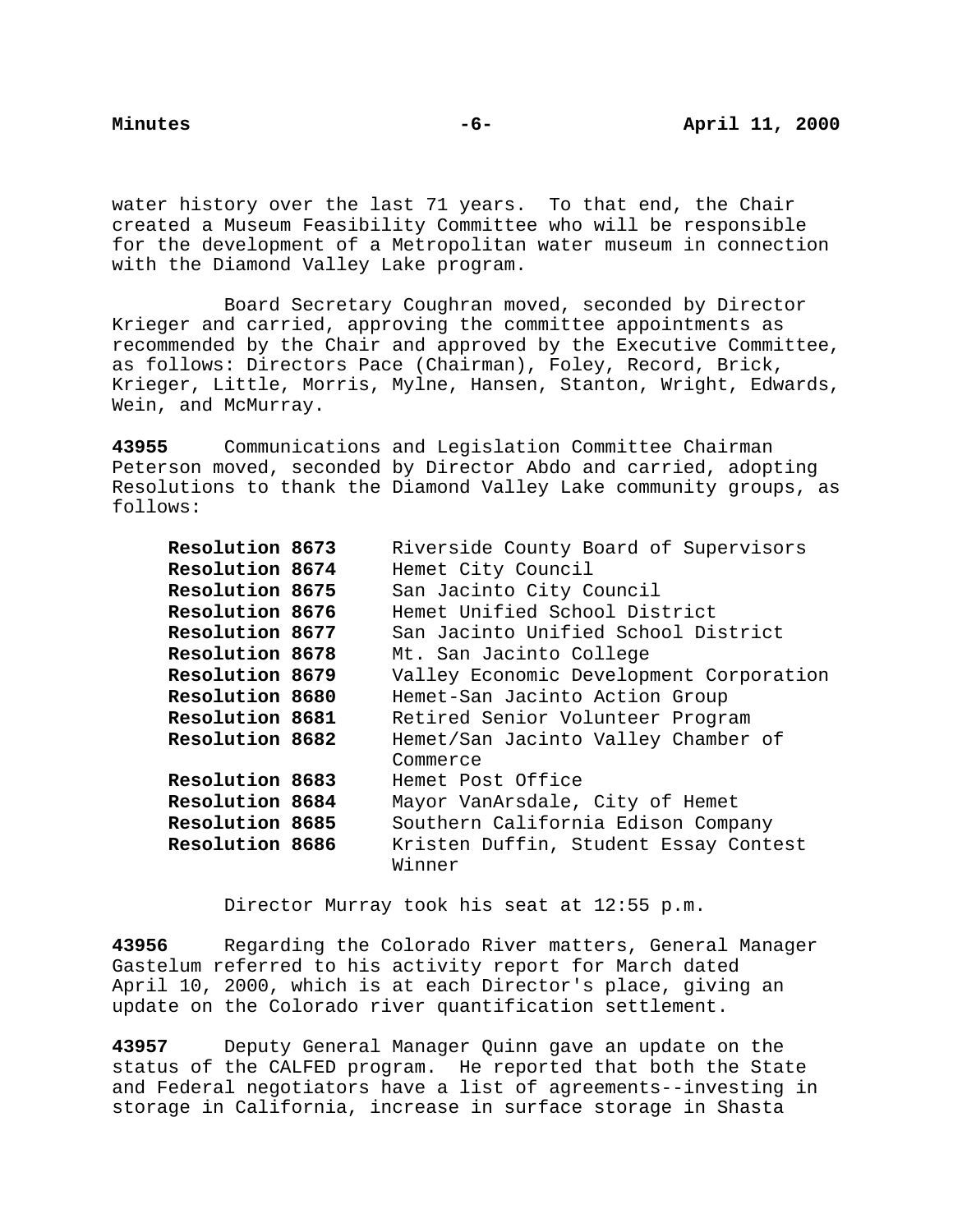Reservoir, Lake Millerton, possible expansion of Los Vaqueros, and possibly within Delta surface storage and a new Sites Reservoir in the west Sacramento Valley. There is strong agreement on the need for groundwater storage capacity in the Sacramento Valley, the San Joaquin Valley, and in Southern California. There is also agreement on water quality programs for both the Bay area and Southern California, which means political and likely financial support for water quality exchange agreements. There appears to be an agreement on the concept of an environmental water account whereby all environmental water is to be managed under a single well-defined budget so that water supply interests can be stored for reliability purposes. There is disagreement among both parties regarding the size of an environmental water account. The Federal position is that it wants an account that would meet all the recent interpretations of Federal law plus another 400,000 acre-feet of purchased water, which is an amount that would break the bank and not leave enough benefits for agriculture and urban water users. The State position on that issue is that the "Feds" should moderate the regulatory requirements and instead develop new capacity and share it equally amongst fishery requirements and the water user requirements. On this issue the difference between the two parties is very substantial and is probably the single greatest risk factor in putting a deal together. A secondary disagreement is the Delta infrastructure, whether there will be a screen diversion that connects the Sacramento River to the Mokelumne River for water quality and fishery protection purposes. The fish regulators are opposed, and it has been labeled the first leg of the Peripheral Canal. The State argued that it is not and indeed it is a necessary investment to get modest water quality benefits out of a through Delta system. The two sides held a meeting yesterday which did not go well with little progress in closing the gap on the two biggest outstanding issues. Another meeting is scheduled for April 26. Metropolitan's staff will continue working with both the Federal and State negotiators to educate them regarding Metropolitan's needs.

Directors Herman and Watton withdrew from the Meeting at 1:05 p.m.

**43958** General Manager Gastelum referred to his written activity report dated April 10, 2000, which was distributed earlier. He then introduced the employees who contributed to the success of the Diamond Valley Lake dedication.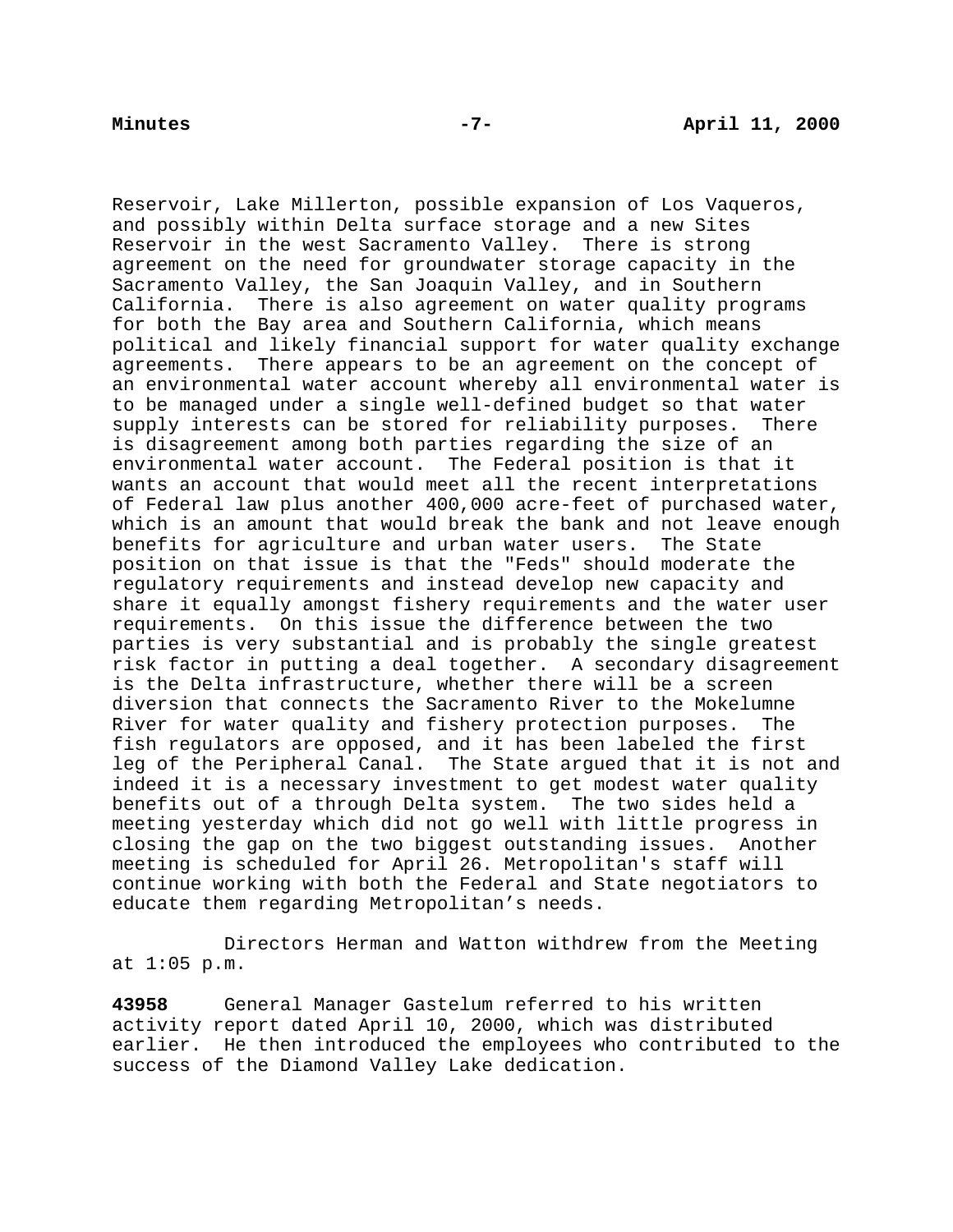**43959** General Counsel Taylor referred to his written activity report dated March 31, 2000, which was distributed earlier.

**43960** General Manager Gastelum reported that he has selected Brian Thomas, Metropolitan's former Assistant Chief of Planning and Resources, as the new Chief Financial Officer.

Director Stanton moved, seconded by Director Edwards, confirming the appointment of Brian Thomas as the new Chief Financial Officer. General Counsel Taylor reported that included in this appointment is the General Manager's authority to enter into a contract with the provision of a six-month severance. This provision was incorporated into the motion and carried.

**43961** The reports of the Standing Committees are as follows:

On behalf of the Executive Committee, Chairman Pace had no further report.

Budget and Finance Committee Chairman Bannister reported the committee reviewed and approved Agenda Item 9-6, and requested that it be moved to the Consent Calendar.

Director Luddy took his seat at 1:08 p.m.

Engineering and Operations Committee Chairman Luddy requested that Agenda Item 9-4 be added to the Consent Calendar.

Legal and Claims Committee Chairman Morse reported that in closed session the committee approved Agenda Items 9-2 through 9-4, and requested that Items 9-2 and 9-3 be added to the Consent Calendar.

Chairman Pace stated that Agenda Item 9-5 will also be added to the Consent Calendar.

Communications and Legislation Committee Chairman Peterson reported on the actions taken by the committee. The committee received a report from the General Manager on three Senate bills directly affecting Metropolitan: SB 1594 by Senator Kelley regarding election of Metropolitan's Board; SB 1973 by Senator Perata which would put Metropolitan's wheeling rates under the Public Utilities Commission; and SB 2139 by Senators Johnson and Kelley concerning wheeling. The committee voted to oppose all three bills consistent with Metropolitan's previous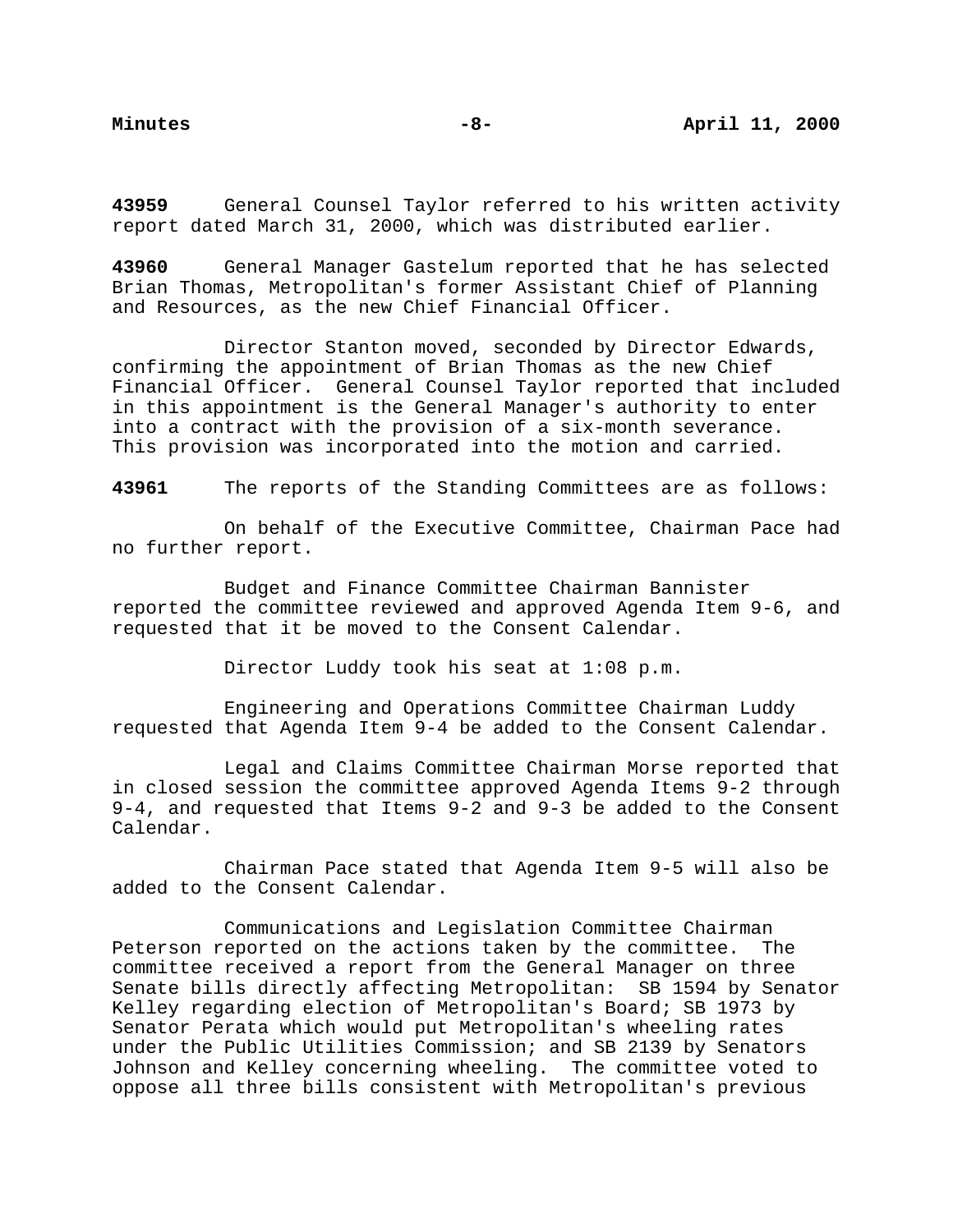Board adopted positions on an elected Board and its wheeling policy principles.

Water Planning and Resources Committee Chairman Owen reported the committee approved the items on its agenda, and requested that Agenda Item 9-1 be added to the Consent Calendar.

Director Turner stated that the San Diego County Water Authority is supporting Agenda Item 9-5, the repair of the Allen-McColloch Pipeline, with the understanding that this project constitute a distribution pipeline, and not a conveyance pipeline. Under the Strategic Plan and rate framework, there should be an understanding that these types of facilities need to be supported by the agencies that receive the benefit.

Director Tinker raised a question on Agenda Item 8-1 regarding the investment program with small banks and savings and loans institutions. Following a discussion, the Chair removed Agenda Item 8-1 from the Consent Calendar.

Director Krauel requested that San Diego's opposition to the Communications and Legislation Committee's action on SB 1594, SB 1973, and SB 2139 be recorded in the record. General Counsel Taylor stated these bills are not before the Board for action, but the committee's action was consistent with prior Board adopted legislative policy principles.

Director Owen moved, seconded by Director Stanton and carried, and the Board approved the Consent Calendar Items, **M.I. 43962** through **M.I. 43976,** as follows:

**43962** Adopted five Resolutions in the form attached to the letter signed by the General Manager on March 29, 2000, providing in substance that Metropolitan elects to be allocated that additional portion of revenue from taxes levied on redevelopment property which is attributable to any increase in Metropolitan's base year tax rate applied to the incremental assessed value of the project property:

| Resolution 8687 | Amendment No. 2 to the Central City<br>Redevelopment Project in the City of<br>Bell Gardens, County of Los Angeles |
|-----------------|--------------------------------------------------------------------------------------------------------------------|
| Resolution 8688 | Amendment No. 1 to the Town Center<br>Project in the City of Upland, County of<br>San Bernardino                   |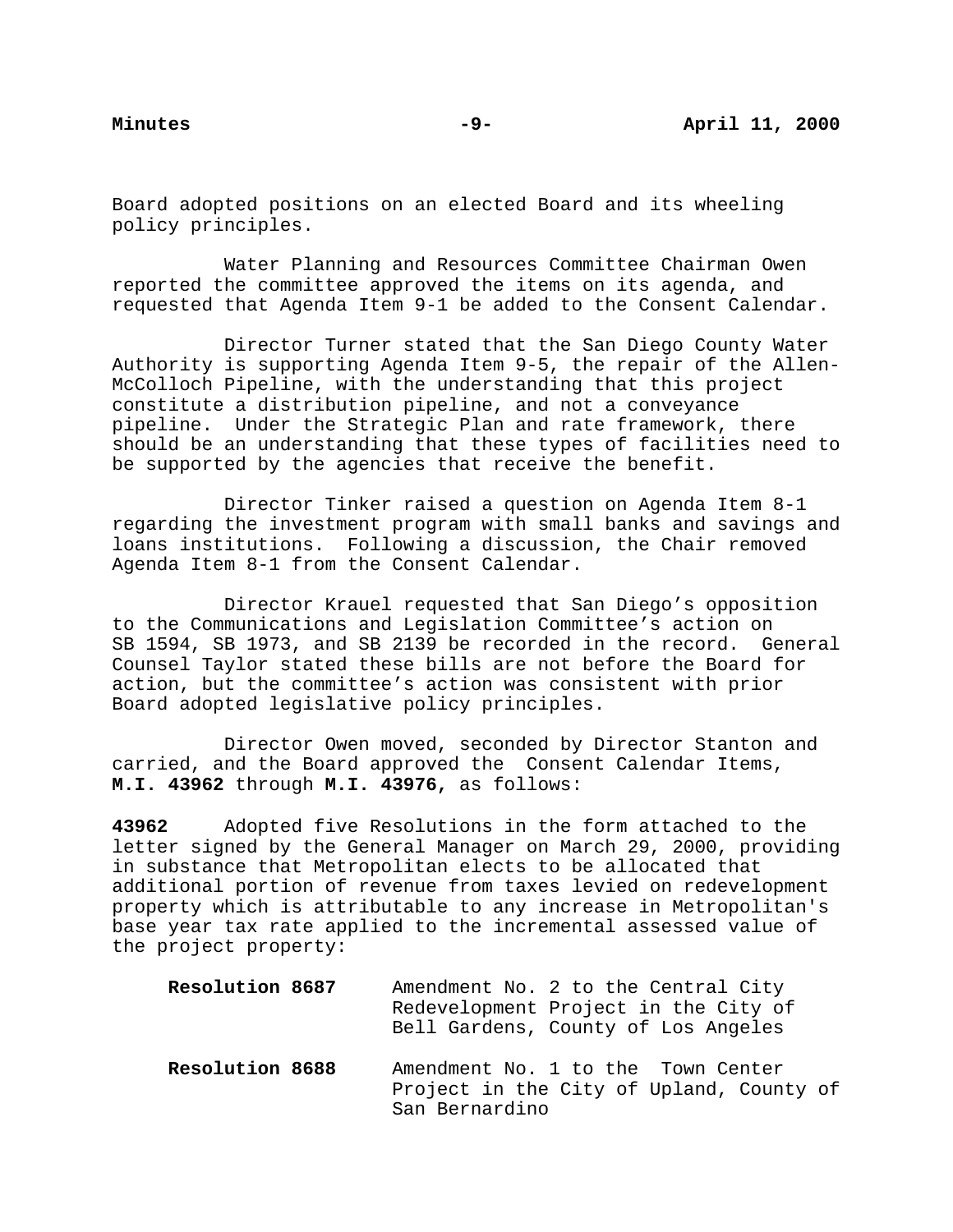| Resolution 8689 | Upland Redevelopment Project No. 7 in<br>the City of Upland, County of San<br>Bernardino                  |
|-----------------|-----------------------------------------------------------------------------------------------------------|
| Resolution 8690 | Ontario Guasti Redevelopment Project in<br>the City of Ontario, County of San<br>Bernardino               |
| Resolution 8691 | South Carlsbad Coastal Redevelopment<br>Project (Revised) in the City of<br>Carlsbad, County of San Diego |

each Resolution entitled:

# **RESOLUTION OF THE BOARD OF DIRECTORS OF THE METROPOLITAN WATER DISTRICT OF SOUTHERN CALIFORNIA ELECTING TO RECEIVE ALLOCATION OF TAXES PURSUANT TO PROVISIONS OF THE COMMUNITY REDEVELOPMENT LAW**

**43963** Approved the amendments to Administrative Code Sections 2720 and 2740 set forth in Attachment 2 to the letter signed by the General Manager on March 29, 2000, to change the frequency of financial reporting and the basis of accounting used to report financial information.

**43964** Adopted the legislative policy principles on watershed management as proposed in the letter signed by the General Manager on March 30, 2000.

Directors Krauel, Parker, Tinker, and Turner requested to be recorded as voting no.

**43965** The Board (A) granted conditional approval, as defined in Administrative Code Section 3100(b), for Annexation No. 63 concurrently to Metropolitan and Calleguas Municipal Water District, conditioned upon a cash payment to Metropolitan of a portion of the annexation charge of approximately \$492,752.96 as defined in Administrative Code Section 3106(a) and conditioned upon installment payments of the remaining annexation fee of approximately \$369,290.88, as provided in Administrative Code Sections 3106(b) and (c) (10% down and the balance over 15 years plus interest guaranteed by member agency) or such terms and conditions as may be fixed by the Board in granting formal consent to such annexation, as set forth in Attachment 1 to the General Manager's letter signed on March 29, 2000; (B) subject to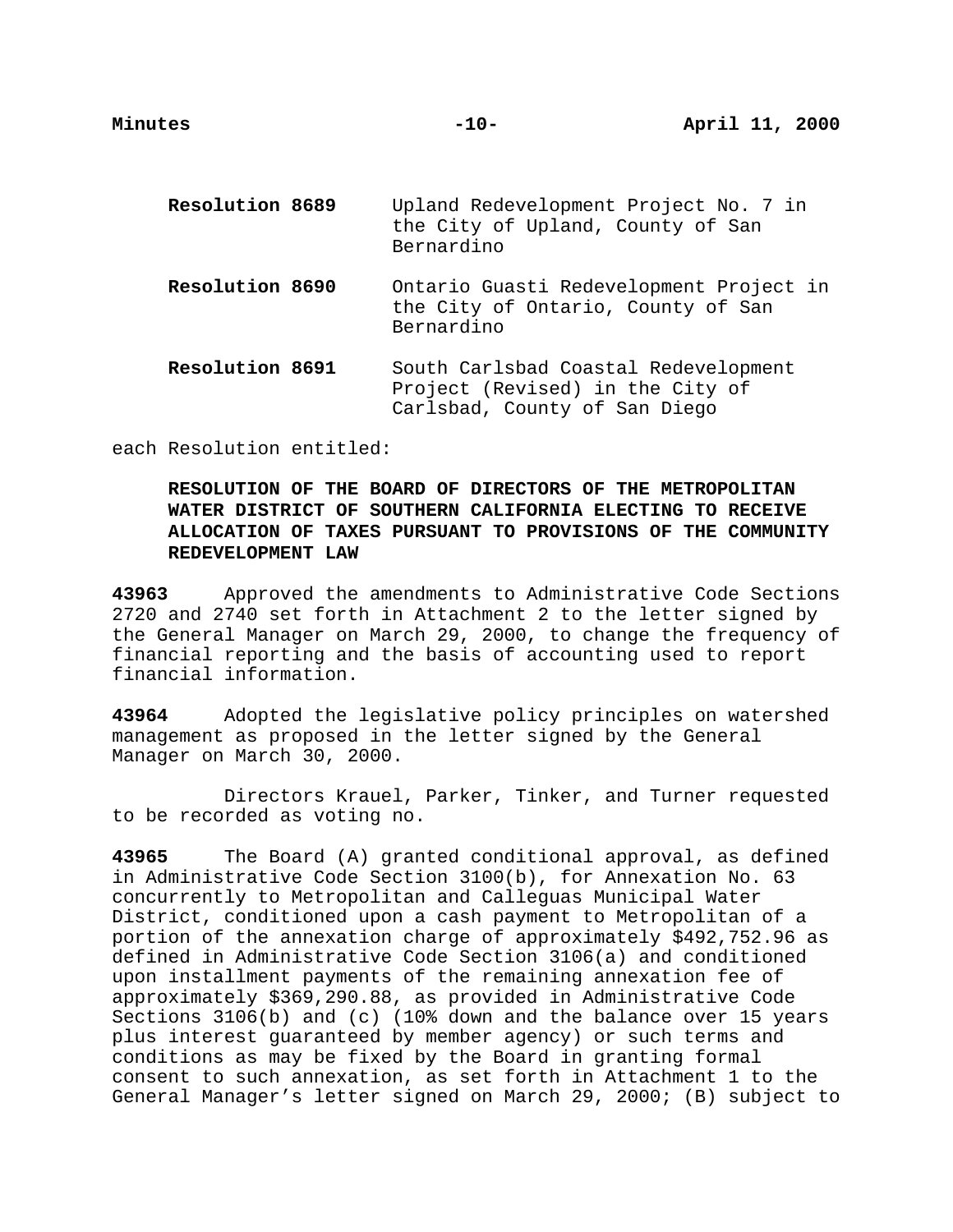the approval of Item (A), approved Calleguas' proposed Annexation No. 63 Plan for Implementing Water Use Efficiency Guidelines set forth in Attachment 2 of the foregoing letter; and (C) subject to the approval of Items (A) and (B), approved the Resolution of Intention **(Resolution 8692)** to impose water standby charges within the proposed annexation territory, substantially in the form of Attachment 3 to the foregoing letter; said Resolution entitled:

# **RESOLUTION OF THE BOARD OF DIRECTORS OF THE METROPOLITAN WATER DISTRICT OF SOUTHERN CALIFORNIA GIVING NOTICE OF INTENTION TO IMPOSE WATER STANDBY CHARGE CONTINGENT UPON ANNEXATION**

**43966** The Board (A) granted conditional approval, as defined in Administrative Code Section 3100(b), for American Beauty Annexation concurrently to Metropolitan and Eastern Municipal Water District, conditioned upon a cash payment to Metropolitan of approximately \$517,835.84 if completed by December 31, 2000, or at the then current annexation charge rate if completed after December 31, 2000, as set forth in Attachment 1 to the General Manager's letter signed on March 29, 2000; (B) subject to the approval of Item (A), approved Eastern's proposed American Beauty Annexation Plan for Implementing Water Use Efficiency Guidelines set forth in Attachment 2 of the foregoing letter; and  $(C)$ subject to the approval of Items (A) and (B), approved the Resolution of Intention **(Resolution 8693)** to impose water standby charges within the proposed annexation territory, substantially in the form of Attachment 3 to the foregoing letter; said Resolution entitled:

# **RESOLUTION OF THE BOARD OF DIRECTORS OF THE METROPOLITAN WATER DISTRICT OF SOUTHERN CALIFORNIA GIVING NOTICE OF INTENTION TO IMPOSE WATER STANDBY CHARGE CONTINGENT UPON ANNEXATION**

**43967** Expressed support for Assembly Bill 1982 (Gallegos), legislation to permit increases of standby charges if approved as part of a schedule of adjustments, as set forth in the letter signed by the General Manager on March 29, 2000.

**43968** Authorized (1) the titles of the positions of Auditor and Assistant Auditor be revised to General Auditor and Assistant General Auditor, respectively, and amend the Administrative Code where necessary to effectuate such actions; and (2) an increase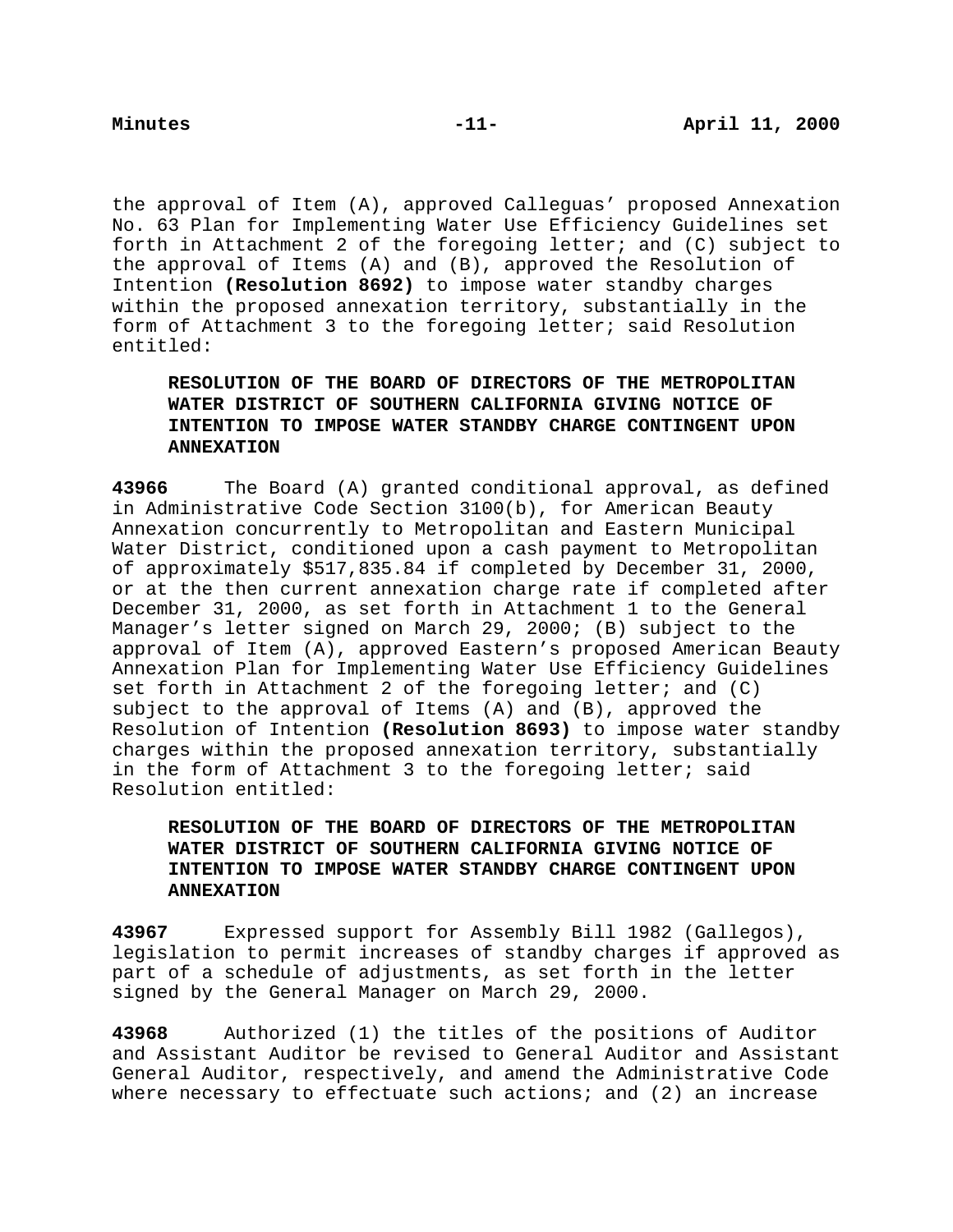in the Auditor's contracting authority outlined in Administrative Code Section 6452 from \$25,000 to \$40,000 per contract per year, as set forth in the letter signed by the Auditor on March 23, 2000.

**43969** Authorized the General Manager to pursue Federal grant funding on behalf of the Western Center Museum for Archaeology and Paleontology and for Trails at the Diamond Valley Lake Recreation Project Area, as set forth in the letter signed by the General Manager on March 29, 2000.

**43970** Approved an increase of \$240,000 in Appropriation No. 15341 (No. 2) from the Pay-As-You-Go Fund, to fund \$124,000 of costs previously incurred in property negotiations and preliminary protection assessment of the gravel mining pit, and the remainder to authorize the completion of a study that will develop alternatives and cost estimates for the protection of the Whitewater River siphons, remediation of the mining pit, and evaluation of the Whitewater Mutual Water Company's adjacent pipeline, as set forth in the letter signed by the General Manager on March 29, 2000.

**43971** The Board (1) affirmed/approved principles as set forth in Attachment 1 to the letter signed by the General Manager on March 29, 2000; and (2) approved the principles summarized in Attachment 2 to the foregoing letter, guiding the General Manager in negotiating State Water Project contract amendments consistent with these principles, and in a form acceptable to the General Counsel.

**43972** Authorized settlement in eminent domain action for Metropolitan's Inland Feeder Project entitled Metropolitan v. Ray, Riverside Superior Court Case No. 293062, as set forth in the confidential letter signed by the General Counsel on March 23, 2000.

Directors Krauel, Parker, Tinker, and Turner requested to be recorded as voting no.

**43973** Authorized litigation against Kenko, Inc. for violation of the False Claims Act and Breach of Contract, as set forth in the confidential letter signed by the General Counsel on March 23, 2000.

Director Rascon requested to be recorded as abstaining.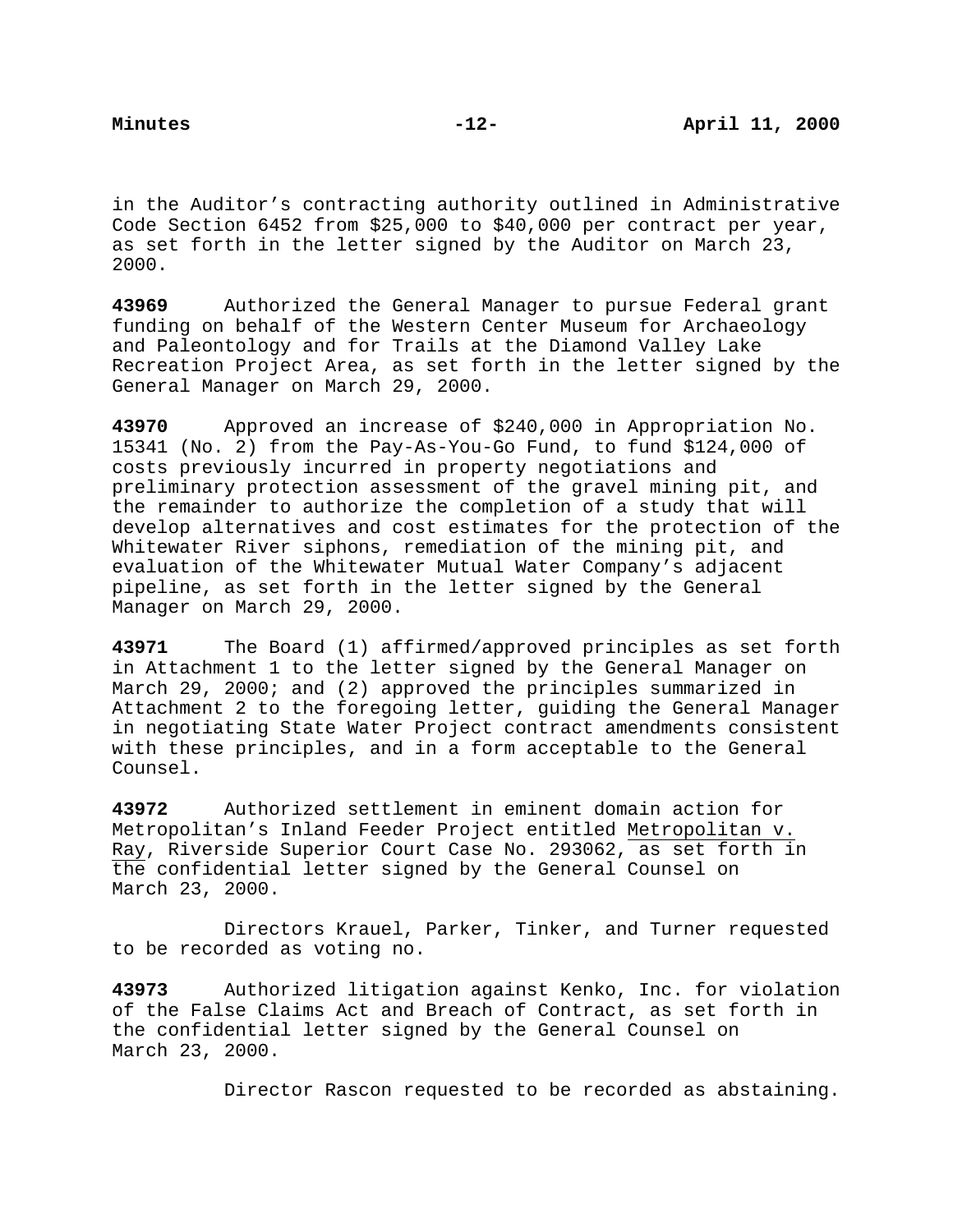Directors Krauel, Parker, Tinker, and Turner requested to be recorded as voting no.

**43974** Approved the recommendation in the confidential letter signed jointly by the General Counsel and the General Manager on March 29 and March 30, 2000, respectively, regarding the Inland Feeder contracts.

Directors Krauel, Parker, Tinker, and Turner requested to be recorded as voting no.

**43975** The Board authorized (1) Appropriation No. 15352 in the amount of \$4,500,000; and (2) the General Manager to award competitively bid contracts to repair the Allen-McColloch Pipeline (AMP) on an accelerated schedule; and (3) considered the information contained in Addendum No. 1 to the Final Environmental Impact Report and found that there is no substantial evidence that the proposed action will create any new significant impacts and approved Addendum No. 1 and the proposed repairs to the AMP, as set forth in the letter signed by the General Manager on April 6, 2000.

**43976** Approved commencement of preparations for a bond tender program to take advantage of market conditions currently present in the municipal bond market, and to begin preparations to pursue the other debt management strategies identified by the Subcommittee on Financial Polices and Reporting, as set forth in the letter signed by the General Manager on April 4, 2000, with the first bullet in the letter revised to read "Increase variable rate borrowing of the capital investment program up to 25 percent of total revenue bonds outstanding".

**43977** The Chair reported that Agenda Item 9-7 regarding the criteria for the evaluation of the General Manager, General Counsel, and Auditor was withdrawn from the agenda.

**43978** Budget and Finance Committee Chairman Bannister reported that in considering the investment program in small banks and savings and loans institutions, the committee received a presentation from staff which showed that to continue the program the operating costs would be about \$9,500, that participants in the program had decreased from 18 to 10, and that the interest rate obtained through normal investment is higher than what the program offers. As far as Metropolitan is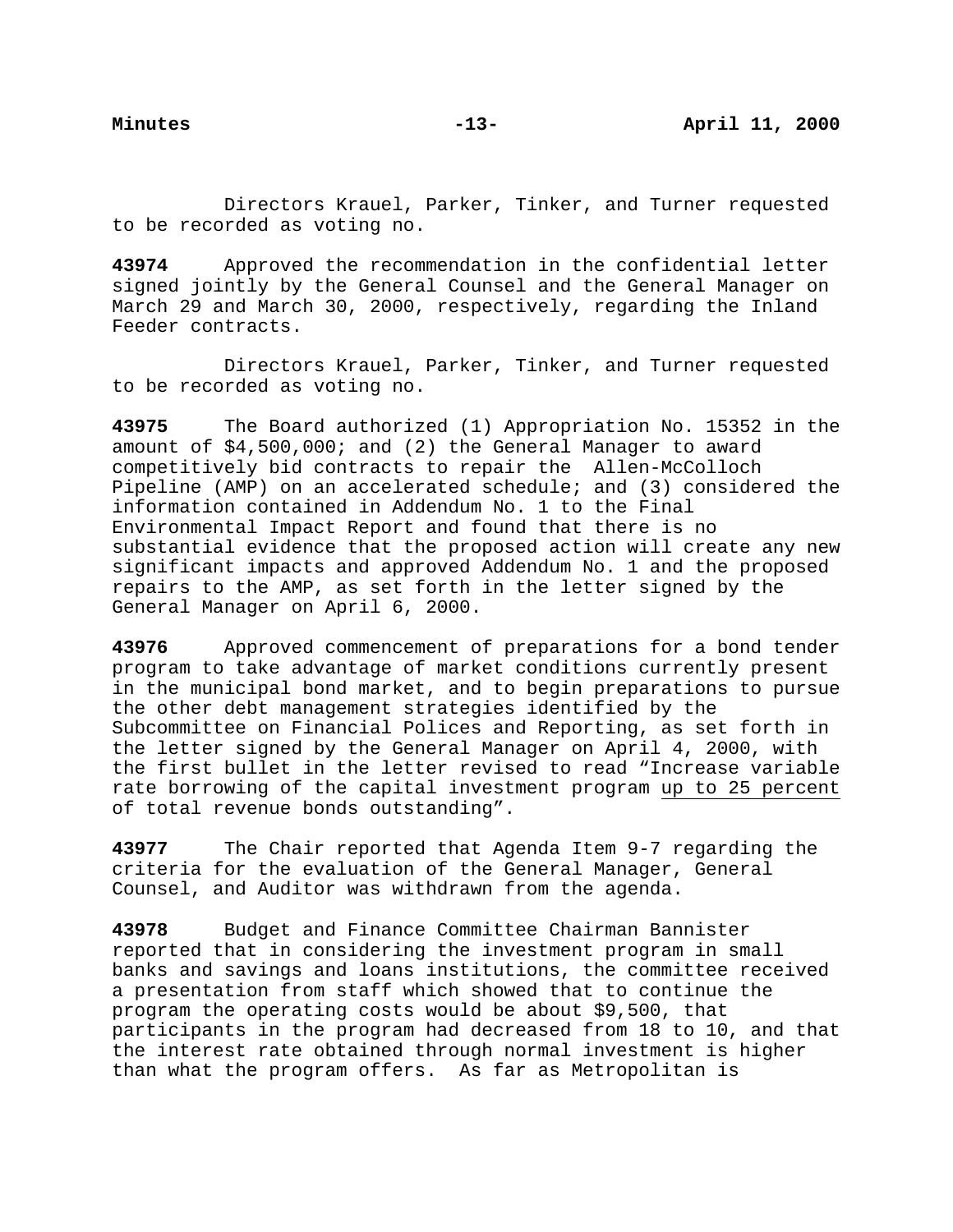concerned, the committee felt that the program was not beneficial and a motion was made and approved to discontinue the program.

Discussion ensued on the effectiveness of the program and the lack of interest in the program by participants.

After further discussion, Director Swan then moved, seconded by Director Bannister and carried that the Board approve Option #2 in the letter signed by the General Manager on March 31, 2000, allowing the Investment Program for Small Banks and Savings and Loans to lapse effective March 22, 2000, due to the reduced level of participation in the program and associated administrative costs and lost opportunity costs.

Directors Abdo, Brick, Luddy, Murph, and Murray requested to be recorded as voting no.

**43979** The following communications were submitted to the Board for information:

- a. Status report for the Diamond Valley Lake Project for the month ending February 2000, signed by the General Manager on March 29, 2000.
- b. Status report for the Inland Feeder Project for the month ending February 2000, signed by the General Manager on March 30, 2000.
- c. Letter of the General Manager signed on March 29, 2000, reporting on the Revised Groundwater Recovery Program Agreement for the Irvine Ranch Desalter Project.
- d. Letter of the General Manager signed on March 29, 2000, reporting on the Water Surplus and Drought Management Plan.
- e Letter of the General Manager signed on March 29, 2000, reporting on AB 1956 (Keeley): The Consumers' Energy and Environmental Security Authority Act.
- f. Confidential letter of the General Manager and the General Counsel signed on March 24, 2000, regarding briefing on Diamond Valley Lake (Eastside Reservoir Project) construction claims filed by Kiewit-Granite for construction of the East Dam.